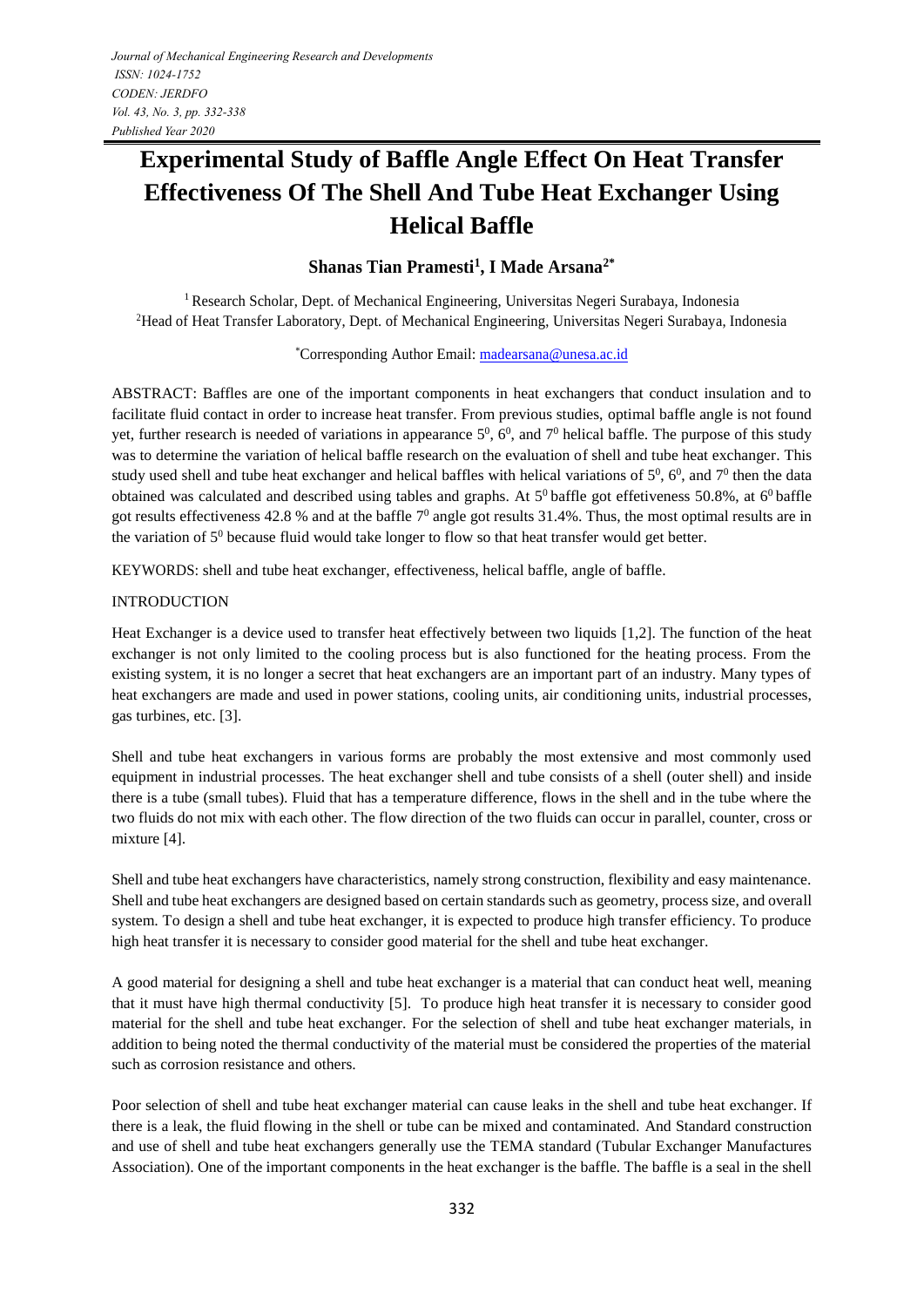and tube that serves to expand fluid contact so that heat transfer in both fluids increases. The baffle also functions as a buffer tube so as not to bend due to the vibration of the fluid flow [6].

There are several types of baffles that can be used in shell and tube heat exchangers, namely single segmental, double segmental, triple segmental, no tube in window, helical, disc and donut, and grid. In this research using a helical baffle type, Helical baffles are helical-shaped baffles. Helical baffles produce swirling flow to avoid bypass flow and stagnant flow areas that are common in segmental baffles. This type of baffle is effective for low to high viscosity fluids. Generally used in oil refineries and refrigeration. The current research focuses on the helical variation in the baffle design so the author takes the topic" experimental study of the effect of baffle angle variation on heat transfer effectiveness in shell and tube heat exchanger using helical baffle type ".

Shinde [7] reviewed about the performance of single phase tubular shows that helical baffles can develop more performance from heat exchangers compared to segmental baffles. The advantage of helical baffles is the tendency for low tube vibrations because the tubes are supported by helical baffles and lower shell side fouling. Wang et al. [8] shows that helical baffles are baffle types that have a relatively high heat transfer efficiency, which is about 20-30% higher than segmental baffles. Kurniawan [9] conducted an experimental study comparing the effectiveness of shell and tube heat exchangers using helical baffles with shell and tube heat exchangers using double segmental baffles. In that research, Kurniawan used a helical baffle angle of 19<sup>0</sup>. The results obtained showed the effectiveness value of the shell and tube heat exchanger variation of the double segmental baffle type by 29.51%, and using a variation of the helical baffle type the effectiveness value of the shell and tube heat exchanger was by 34.89%.Husainy et al. [10**]** studied a research with helical baffles with variations in baffle angles of  $7^0$  and  $13^0$ , the coefficient of convection heat transfer will increase with decreasing baffle angles at the same flowrate. So, in this study focusses on experimental study of baffle angle on effectiveness of helical baffle. The experiment uses three angle variations of baffles namely  $6^0$ ,  $7^0$ ,  $8^0$ .

## **METHODS**

The author uses the type of experimental research, which aims to determine the effectiveness affected by variation in the angle of the helical baffle on shell and tube heat exchanger. The analysis in this study was carried out by taking data from instruments contained in the research object.

| No. | Component | Classification of Construction                                       | Dimension                     |
|-----|-----------|----------------------------------------------------------------------|-------------------------------|
|     | Fluid     | Flow                                                                 | Counter<br>flow               |
|     |           | Type of heat transfer                                                | Indirect<br>contact           |
|     |           | Fluid passageways                                                    | One phase                     |
| 1   |           | The fluid in the shell side                                          | Water                         |
|     |           | The fluid in the tube                                                | Water                         |
|     |           | The temperature of cold fluid<br>inlet on the side of the shell      | $30^{\circ}$ C                |
|     |           | The temperature of the hot<br>fluid inlet on the side of the<br>tube | $80^{\circ}$ C                |
|     | Shell     | The outer diameter of the shell.                                     | $170 \text{ mm}$              |
| 2   |           | The diameter of the shell                                            | 164 mm                        |
|     |           | The length of the shell                                              | 960 mm                        |
|     |           | Material shell                                                       | Stainless<br>steel            |
|     |           | The number of passes on the<br>shell side                            | 1 passes                      |
| 3   | Tube      | Total tube                                                           | 12                            |
|     |           | The outer diameter of tube                                           | $12.7 \text{ mm}$             |
|     |           | The thickness of the tube                                            | $0.8$ mm                      |
|     |           | The length of tube                                                   | 966 mm                        |
|     |           | Material tube                                                        | Copper                        |
|     |           | Number of passes tube                                                | 1 passes<br>Rotate            |
|     |           | The composition of the tube                                          | triangular<br>60 <sup>n</sup> |
|     |           | Tube pitch                                                           | 45 mm                         |

**Table 1.** Specifications of shell and tube heat exchanger

Shell and tube heat exchanger is a trainer used to test as shown the figure 1.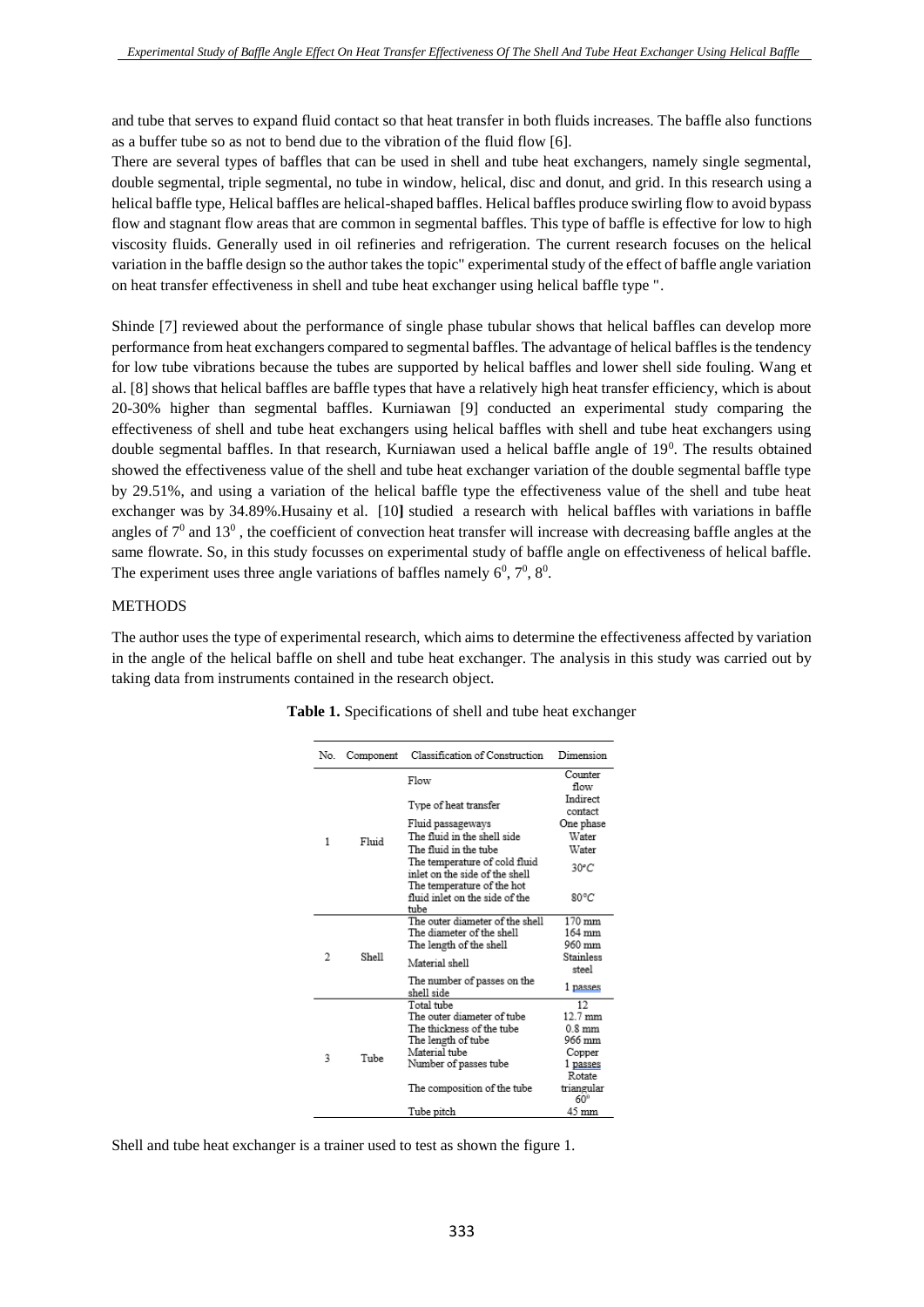

**Figure 1.** Shell and Tube Heat Exchanger Trainer

# Baffle

The baffle used in this research are helical baffle. The advantage of using helical baffles is that it has a relatively high heat transfer efficiency compared to the others. Specification of baffle:

**Table 2.** Specifications of baffle

|        | Diameter baffle             | 164 mm                    |
|--------|-----------------------------|---------------------------|
| Baffle | Material baffle             | Aluminum                  |
|        | The thickness of the baffle | 3 mm                      |
|        | Helix angle                 | $6^0$ , $7^0$ , and $8^0$ |
|        |                             |                           |
|        |                             |                           |
|        |                             |                           |
|        |                             |                           |

**Figure 2.** Design of Helical Baffle

830 mm



**Figure 3.** Helical Baffle in difference angle: (a)  $5^0$  (b)  $6^0$  (c)  $7^0$ 

Data retrieval can be done as follows:

The first step is preparing shell and tube heat exchanger according to the data properties. Second step, the cold fluid at  $30^0$  in shell side is circulated for 4 minutes and hot fluid at  $80^0$  in tube side is circulated for 2 minutes.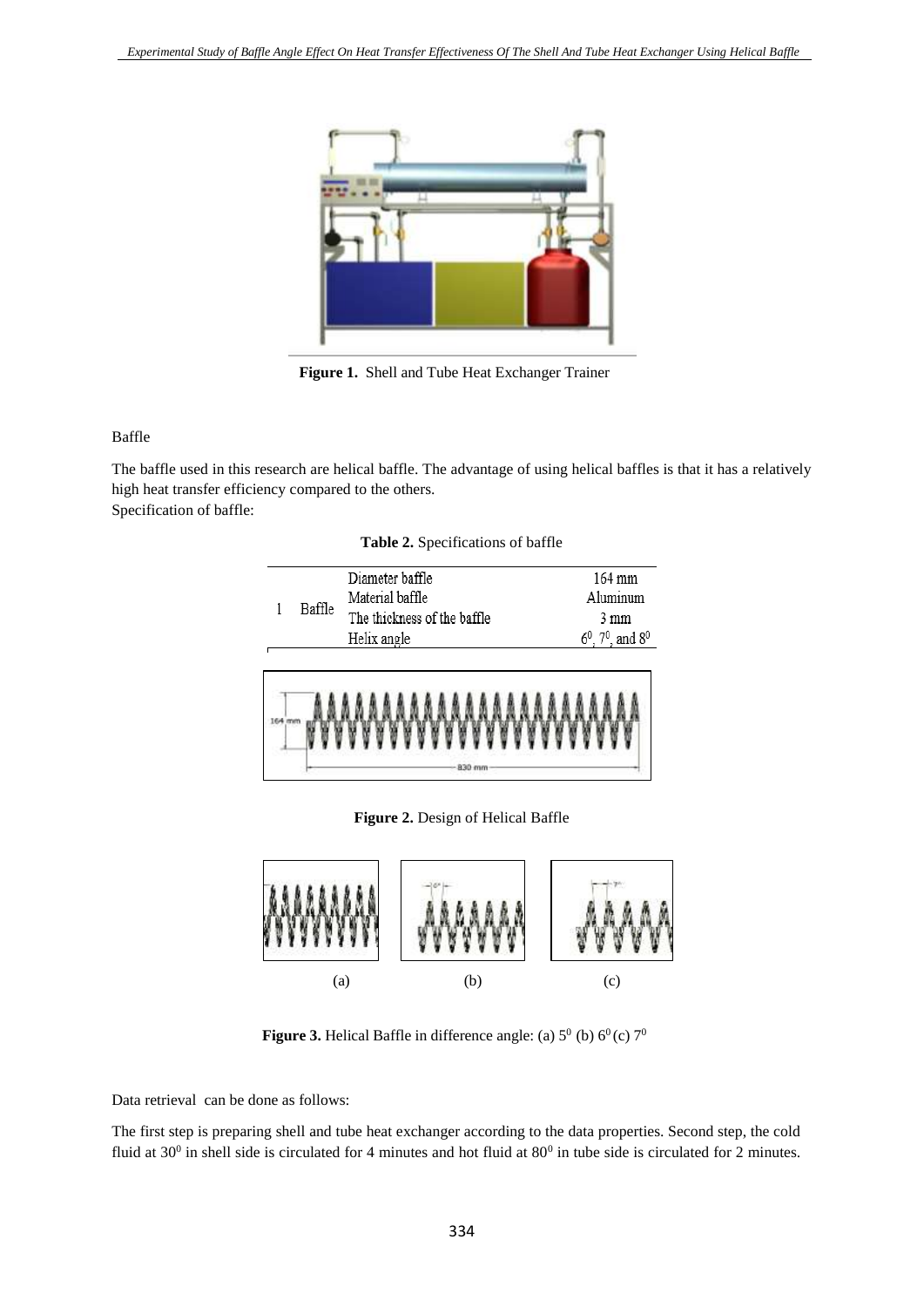After the two fluids enter each side of the shell and tube side, the heat transfer process undergoes. Then the pressure, Th<sub>out</sub> and Tc<sub>out</sub> data are taken and do the same procedure for other variables.

Heat Transfer Analysis

Heat transfer rate on the side of the tube [11] :

 $Q_h = \dot{m}_h \cdot C_{p,h} \cdot (T_{h,i} - T_{h,0})$  (1)

Heat transfer rate on the shell side :

$$
Q_c = \dot{m}_c \cdot C_{p,c} \cdot (T_{c,i} - T_{c,0})
$$
 (2)

Rate of Heat Capacity in Shell Side Fluid (Cc)

$$
C_c = \dot{m}_c \times Cp_c \tag{3}
$$

Rate of Heat Capacity in tube Side Fluid (Ch)

$$
C_h = \dot{m}_h \times C p_h \tag{4}
$$

Maximum heat transfer rate :

$$
Q_{\text{max}} = C_{\text{min}} x (T_{h,in} - T_{c,in})
$$
 (5)

where:

$$
C_c > C_h. Then, C_{max} = C_c
$$
  
\n
$$
C_{min} = C_h.
$$
 (6)

Hence, effectiveness can be evaluated by:

$$
\varepsilon = \frac{Q_{\text{aktual}}}{Q_{\text{max}}} \times 100\%
$$
 (7)

#### RESULTS AND DISCUSSION

Based on the results of tests and calculations that have been done, the data obtained in the form of figures that are not fully understood. The data that has been obtained and written in the form of the table will be described in graphical form and will be described data that has been obtained in the form of sentences that are easy to read and easy to understand.

Effect of baffle angle variations on the Difference in Inlet and Outflow Fluid Temperature (ΔT)

The variation of the baffle angle with ( $\Delta$ Th) and ( $\Delta$ Tc) that the smaller the angle will enlarge ( $\Delta$ Th) while the value (ΔTc) will decrease if the angle gets smaller. This is because the more baffles, the lower the temperature of heat passing through the tube due to obstruction by the number of baffles and the narrower the angle of the baffles. The smaller angle, it will absorb heat faster so that the heat transfer from hot fluid which has a higher temperature, to cold fluid that has a lower temperature, becomes larger [12].

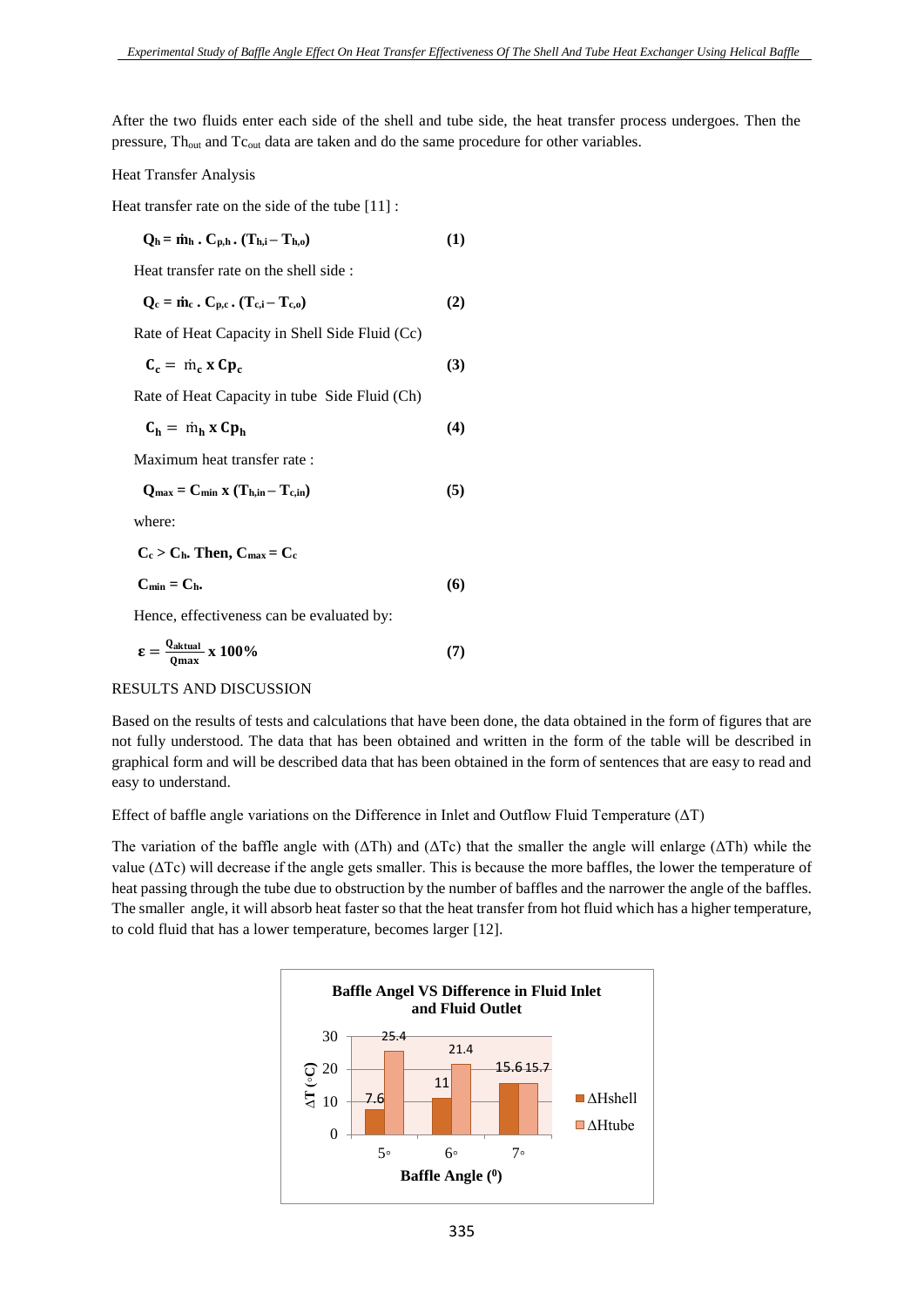**Figure 4.** The Effect of Baffle Angles on the Difference in Incoming and Outgoing Fluid Temperature (ΔT)

Overall Heat Transfer Coefficient (U)

From the graph it could be seen that the overall heat transfer rate (U) will increase with the magnitude of the baffle angle. This is because the rate of heat transfer is influenced by the value of the convection and conduction heat transfer coefficient on the shell or tube [13]. The coefficient of heat convection that occurs in the shell is smaller than the tube, which makes the value of heat transfer absorbed by large cold fluid, resulting in U is also large.



**Figure 5.** Overall heat transfer coefficient as function of baffle angle

Effect of Baffle Angle Variations on Heat Transfer Rate (q)

Rate of heat transfer will increase as the angle increases. This is because the overall heat transfer rate (U) rises causing the heat transfer rate (q) to rise.



**Figure 6.** Effect of Baffle Angle Variations on Heat Transfer Rate (q)

Maximum Heat Transfer Rate (qmax)

Shows a decrease in the maximum heat value if the angle is greater. Based on this, it can be concluded that the maximum heat transfer rate will increase if the angle gets smaller, because the fluid contact will flow longer so that the heat transfer will be better and the maximum transfer value (qmax) affects the value of effectiveness on the shell and tube Heat Exchanger [14]. The graph plotted between helical angle and maximum heat transfer rate is shown in the below pig 7. The highest maximum heat transfer rate is show at angle variation in  $5^0$  baffle angle.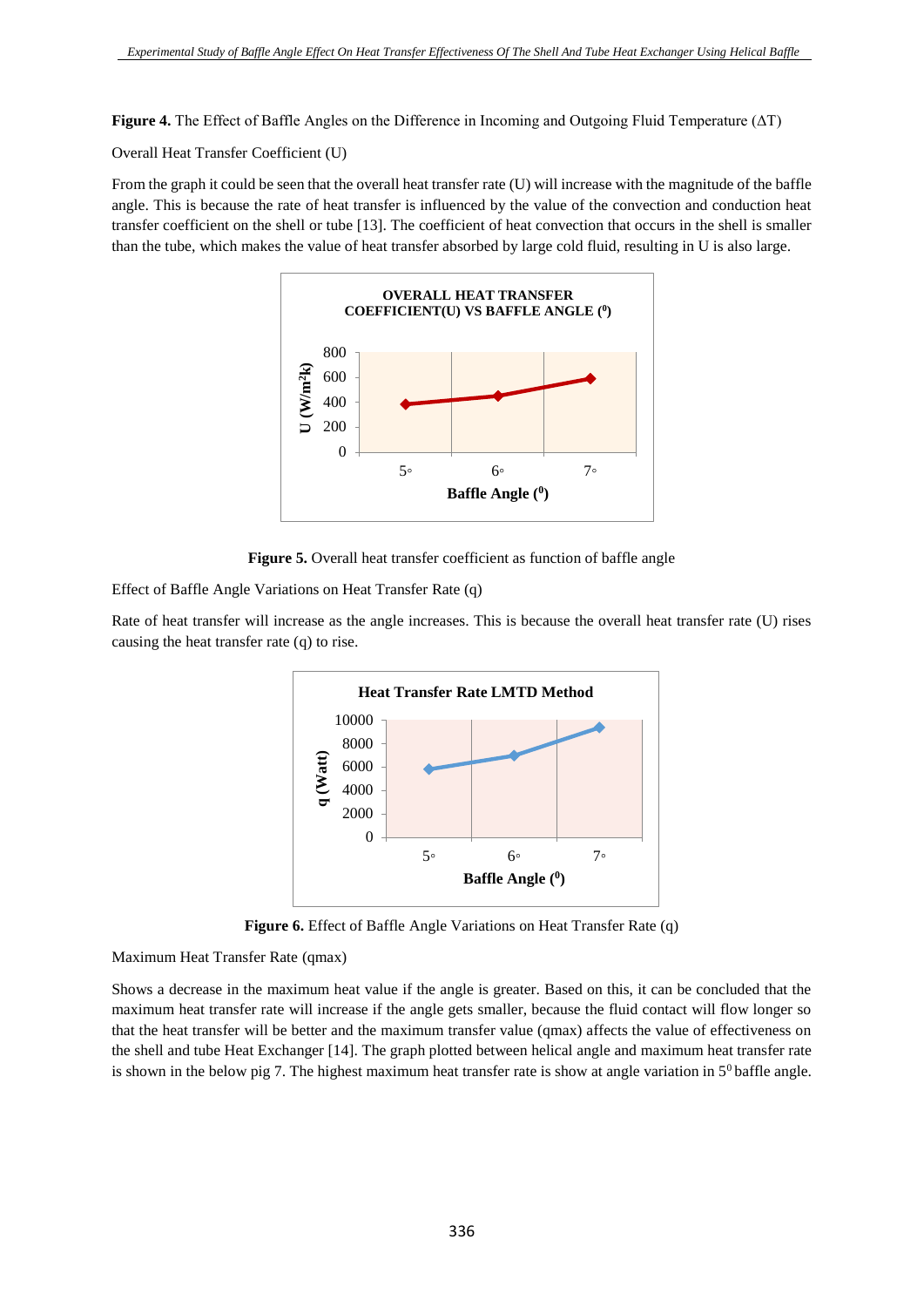

**Figure 7.** Maximum Heat transfer as function of baffle angle

Effectiveness Shell and Tube Heat Exchanger

Illustrates the increase in effectiveness as the baffle angle gets smaller.the highest effectiveness value obtained is reaching 50.8% when the helical variation is  $5^0$ . This is because the smaller the angle acting on the heat exchanger, the geometry of the helical baffle makes the total of heat transfer greater [15]. This happens because the smaller and more number of baffle will cause the fluid to flow for longer so that the heat transfer will be better and increase the effectiveness of the shell and tube heat exchanger [16].



**Figure 8.** Effectiveness as function of baffle angle

## **CONCLUSION**

Based on the results of the experimental study of the effect of baffle temperature on the effectiveness of heat transfer from the heat exchanger and tube heat exchanger using helical baffle. It was found that at  $5^0$  baffles get  $50.8\%$ effectiveness, at  $6^0$  baffles get 42.8% effectiveness results and at baffle angle  $7^0$  get 31.4% benefit results. Thus, the most optimal results are in a variation of  $5^0$  with a result of 50.8%. because the smaller the angle, the fluid will need more time to flow so that the heat transfer will be better. Concerning to the results of this study on shell and tube heat exchangers using helical baffles are expected to provide an overview and input for industries that use this type of heat exchanger and can be used as input for further research.

## ACKNOWLEDGEMENT

The author would like to express their most sincere thanks to Heat transfer laboratorium of Universitas Negeri Surabaya (UNESA) for their technical support during this study.

## REFERENCES

[1] I.M. Arsana, K. Budhikardjono, Susianto, and A. Altway. "Modelling of The Single Staggered Wire and Tube Heat Exchanger", *International Journal of Applied Engineering Research,* 11 (8), Pp.5591-5599, 2016.